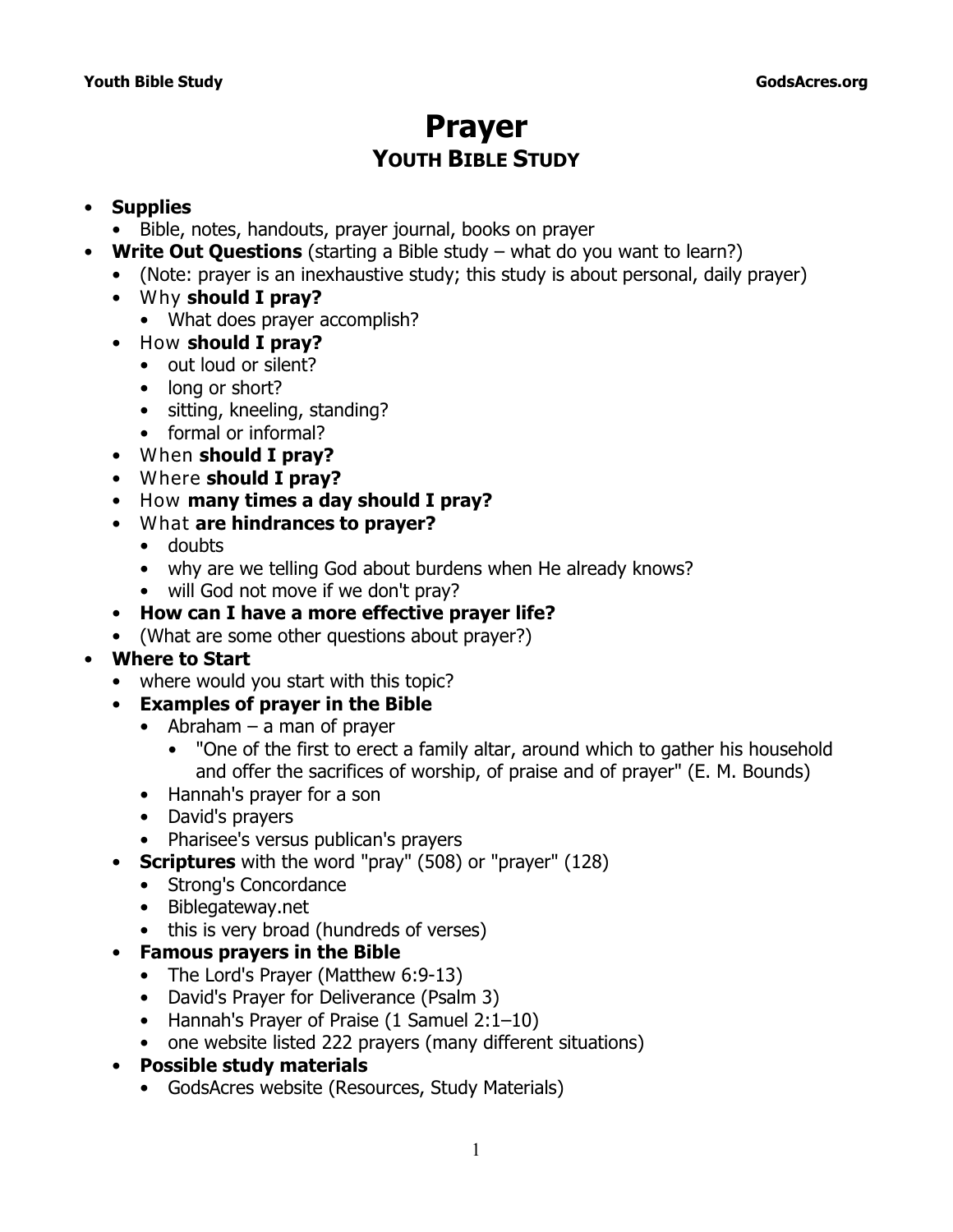- commentaries (bible.cc)
- books about prayer (many can be read online)
	- E. M. Bounds
	- Emerson Wilson
	- R. A. Torrey
	- A. W. Tozer
- start a prayer journal
	- write down questions, prayer requests, answers to prayer, Scriptures, quotes, etc.

### • **Why Do We Pray?**

- (Write down your thoughts)
- Are we praying to remind God of burdens and needs? ("God, remember ... ")
	- possible reasons: direction, soul searching, awareness of needs of others (prompting to call, text, send a card, or visit), victory over the enemy (doubt, oppression, temptation), strength, healing
- a time to worship and praise God (strengthens our relationship and love for Him)
- a time of communication with God
- to keep us humble (awareness of our inabilities)
- prayer strengthens our bond with other Christians when we know they, too, are praying for certain burdens
- prayer changes things and prayer changes us (Philippians 4:6-7 "peace that passes all understanding")
- Jesus and Blind Bartimaeus
	- *Mark 10:51 " And Jesus answered and said unto him, What wilt thou that I should do unto thee? The blind man said unto him, Lord, that I might receive my sight."*
		- Jesus knew what he needed; why did He prompt Bartimaeus to tell Him?
		- by making his request known, Bartimaeus was preparing his heart for the "peace of God" (R. A. Torrey)
		- *Philippians 4:6-7 "... in every thing by prayer and supplication with thanksgiving let your requests be made known unto God. And the peace of God, which passeth all understanding, shall keep your hearts and minds through Christ Jesus."*
		- Prayer is to prepare our heart for what God wishes to give us.
		- After his healing, Bartimaeus followed Jesus (this was more than a physical healing)
		- prayer is not a magic formula to get our needs taken care of; it is a way of living, following Jesus

## • **When Should We Pray?**

- **Early in the Day** (Christ our Example)
	- *Mark 1:35 "And in the morning, rising up a great while before day, he went out, and departed into a solitary place, and there prayed."*
	- in the morning, before the busyness and cares of the day press in and fill the mind
	- need power and strength for the day pray before temptations and problems arise

### • **Before Important Decisions**

• Jesus "prepared for every important crisis by a protracted season of prayer" (R. A.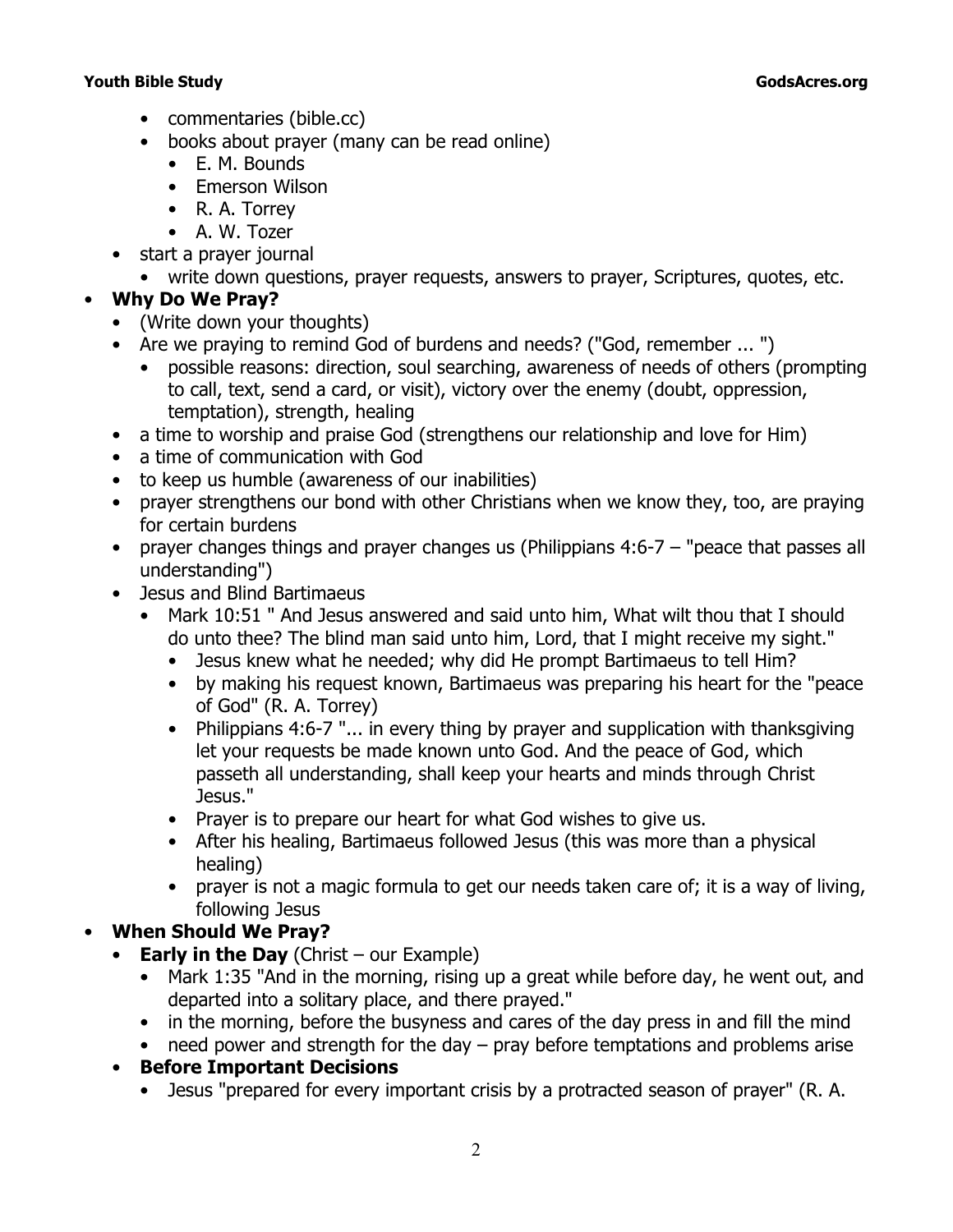Torrey).

• before choosing the twelve disciples; before the sermon on the mount; before starting out on an evangelistic tour; before His anointing with the Holy Spirit and His entrance upon His public ministry; before announcing to the twelve His approaching death; before the great consummation of His life at the cross

## • **After Victories**

- after the miracle of feeding the 5,000, Jesus went up into the mountain to pray (Matthew 14:23; John 6:15)
- just as important as praying before
- prevents pride (must keep humble and give God all the glory)

## • **When Life Gets Too Busy**

- Often Jesus withdrew from the multitudes and went somewhere to pray
- The busier Christ's life became, the more He prayed
- "Don't spend so much time *working* for the Lord that you forget to spend *time* with Him" (Larry Dishman).

## • **Before Great Temptations**

- The victory at Calvary was won in Gethsemane
- "Many temptations come upon us unawares and unannounced, and all that we can do is to lift a cry to God for help then and there; but many of the temptations of life we can see approaching from the distance, and in such cases the victory should be won before the temptation really reaches us" (R. A. Torrey)
- "The reason why many fail in battle is because they wait until the hour of battle. The reason why others succeed is because they have gained their victory on their knees long before the battle came. Anticipate your battles; fight them on your knees before temptation comes, and you will always have victory" (R. A. Torrey)
- **Without Ceasing** (1 Thessalonians 5:17)
	- a life of prayer
	- constant communion with God

## • **How Should We Pray?**

- "Nowhere in the Bible did Jesus teach us how to *preach*, but He did teach us how to *pray*" (*Prayer* by Emerson Wilson)
- Luke 11:1 disciples said to Jesus, "Lord, teach us to pray"
- *Romans 8:26 "Likewise the Spirit also helpeth our infirmities: for we know not what we should pray for as we ought: but the Spirit itself maketh intercession for us with groanings which cannot be uttered."*
	- We need to recognize our inability to pray "as we ought"
	- We need God's Spirit to teach us how to pray
	- True prayer is inspired and led by God's Spirit
		- compare with rushing into prayer, giving God a list of burdens, and saying the first thing that comes to mind
		- begin prayer with a few moments of silence
		- *Ephesians 6:18 "praying always ... in the Spirit"*
			- "Spirit" is capitalized; not our spirit, but the Holy Spirit
- **Unto God:**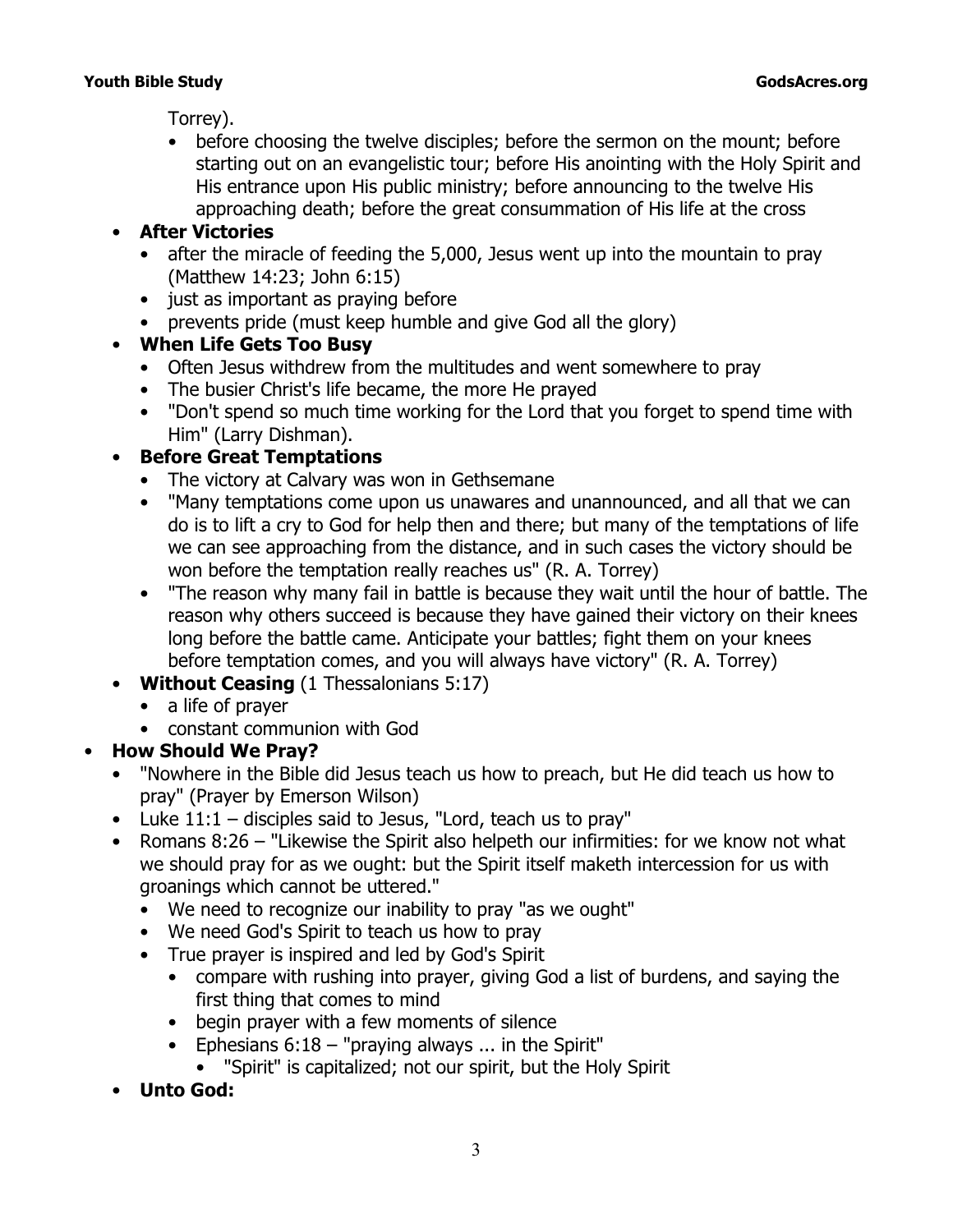- *Acts 12:5 "Peter therefore was kept in prison: but prayer was made without ceasing of the church unto God for him."*
- Are there prayers that are not prayed "unto God"?
- "In order that a prayer should be really unto God, there must be a definite and conscious approach to God when we pray; we must have a definite and vivid realization that God is bending over us and listening as we pray" (R. A. Torrey).
	- often during prayer, there is little thought of God
	- mind is preoccupied with what we need
	- mind is wandering
	- prayer list  $-$  like a to-do list
	- before beginning to pray, we need a vivid consciousness of Whom we are talking to
- How to pray we must pray UNTO GOD
- **Without Ceasing (Acts 12:5)** 
	- " fervent and persistent" (AMP)
	- "earnest" (CEB); "intense" (CJB)
	- in the Greek, a pictorial word meaning "stretched outedly"
	- *Hebrews 5:7* Jesus *"offered up prayers and supplications with strong crying and tears"*
	- *Romans 15:30 "strive together with me in your prayers"*
	- "In other words, the prayer that prevails with God is the prayer into which we put our whole soul, stretching out toward God in intense and agonizing desire. Much of our modern prayer has no power in it because there is no heart in it. We rush into God's presence, run through a string of petitions, jump up, and go out. If someone should ask us an hour afterward for what we prayed, oftentimes we could not tell. If we put so little heart into our prayers, we cannot expect God to put much heart into answering them" (R. A. Torrey).
- **"Of the church"** (Acts 12:5)
	- power in united prayer (Matthew 18:19)
- **"With thanksgiving"** (Philippians 4:6; Colossians 4:2)
	- compare with a child who never says thank you but is always asking for more
	- (study what God thinks of being unthankful what did He say about the nine lepers; "unthankful, unholy" 2 Timothy 3:2)
	- thanking God for blessings and answered prayers increases our faith
	- *Jeremiah 32:27 "– Behold, I am the L*ORD*, the God of all flesh: is there any thing too hard for me?"*
	- Bible men of prayer were also men of praise
		- David (psalms)
		- Paul
		- Apostles
- (Discuss/consider how: standing, sitting, kneeling AND formal, informal AND silent, aloud and long, short)
- **Where Should We Pray?**
	- where do you pray?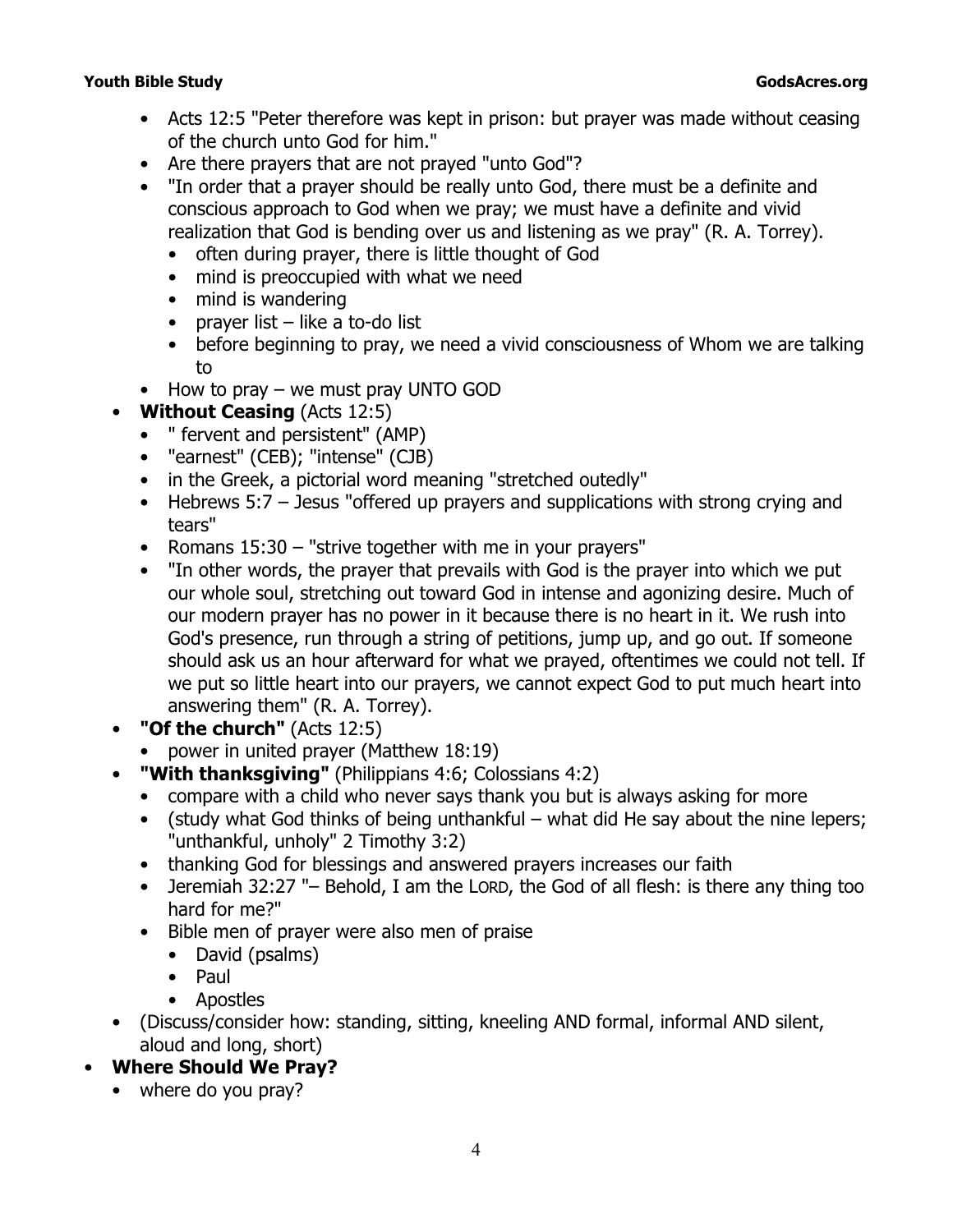- prayer closet
- *Matthew 6:6 "But thou, when thou prayest, enter into thy closet, and when thou hast shut thy door, pray to thy Father which is in secret ...."*
	- from Jesus' model prayer (instructing His disciples how to pray)
	- previous verses (context) don't pray like the hypocrites (to be seen and heard), but pray in secret
	- where is your prayer "closet"?
		- sometimes Jesus went to the wilderness to pray (Luke 5:16)
		- Jesus prayed in a "solitary place" (Mark 1:35)
		- Jesus prayed in the Garden of Gethsemane (Matthew 26:36)
		- does it have to be a literal closet?
		- principle of this verse: "personal prayer is to be strictly personal and private" (*Ellicott's Commentary for English Readers*)
		- *"shut thy door"*  more than a physical shutting of doors (mental doors must be shut as well; shut out the busyness of life)
		- Discuss: does it have to be the same place everyday? (Although this could form a good habit)

## • **What Are Hindrances to Prayer?**

- **Sin:** *Isaiah 59:2 "But your iniquities have separated between you and your God, and your sins have hid his face from you, that he will not hear."*
	- some unsaved say, "Oh, I talk to God all the time"
		- does He hear?
		- disobedience, sin, hinders prayer
	- Isaiah 59:1 God is able to hear
	- if your prayers aren't getting through ...
		- *Psalm 139:23-24 "Search me, O God, and know my heart: try me, and know my thoughts: And see if there be any wicked way in me, and lead me in the way everlasting."*
- **Idols:** *Ezekiel 14:3 "Son of man, these men have set up their idols in their heart, and put the stumblingblock of their iniquity before their face: should I be enquired of at all by them?"*
	- an idol is anything that takes God's place in your heart
	- is God absolutely first (before people, before entertainments, before careers)?
- **Failing to Please God:** *1 John 3:22 "And whatsoever we ask, we receive of him, because we keep his commandments, and do those things that are pleasing in his sight."*
	- *"things that are pleasing in his sight"*
		- more than just being obedient (above and beyond)
		- *Ephesians 5:1 "Be ye therefore followers of God, as dear children"*
		- we need to make a priority studying and doing things that please God
		- (Attitude of some: "There's not a verse saying I have to do this; so I won't.")
		- "Here again we find the explanation of much unanswered prayer: We are not making it the study of our lives to know what would please our Father, and so our prayers are not answered" (R. A. Torrey).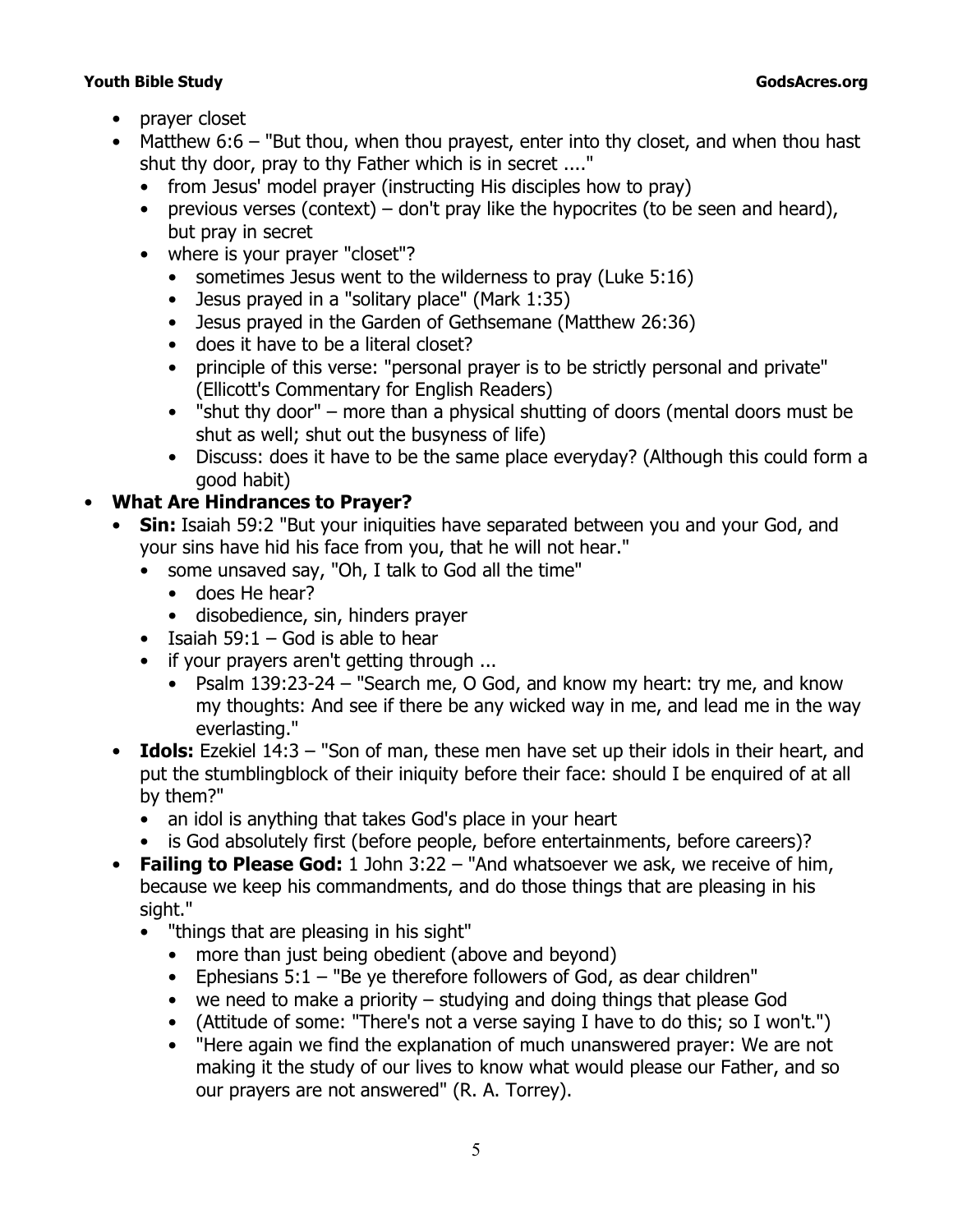- *Psalm 145:18 "The Lord is nigh unto all them that call upon him, to all that call upon him in truth."*
	- *"in truth"*  in sincerity, integrity, faithfulness (*Strong's Concordance*)
	- Are our prayers sincere, prayed from a life of integrity and faithfulness?
- **Asking Out of God's Will:** *1 John 5:14 "– And this is the confidence that we have in him, that, if we ask any thing according to his will, he heareth us."*
	- failing to understand God's will
	- God's will is revealed in His Word (importance of Bible reading and study)
		- find God's promises and claim them in prayer
		- *Romans 10:17 "So then faith cometh by hearing, and hearing by the word of God."*
			- speak these promises aloud in prayer ("by hearing") to strengthen your faith
		- "Triumphant prayer is almost impossible where there is neglect of the study of the Word of God" (R. A. Torrey).
	- *James 4:3 "Ye ask, and receive not, because ye ask amiss, that ye may consume it upon your lusts."*
		- ask with the wrong purpose or motives (AMP)
		- are we praying selfish prayers?
- **Unforgiveness:** Mark 11:25
- **Failing to Give:** Proverbs 21:13
	- the mighty man of prayer is a generous man
- **Doubt:** James 1:5-7

### • **How Can I Have a More Effective Prayer Life?**

### • **Create good habits**

- open conversation with God when you wake up
- same time of daily prayer
- consider praying same location (discuss/consider: pros and cons)
- try praying out loud at least once a day
- create a prayer journal
- pray with others (family, friends, spouse, girlfriend/boyfriend)
- **Build faith**
	- faith cometh by hearing ... the Word of God (Romans 10:17)
	- must study and read to know what the Word says
- **Bible study and reading will strengthen your prayer life**
	- it will build your belief system (unbelief is a great hindrance to prayer)
	- know what you believe and why you believe it
	- study the prayers of Bible characters
		- what led up to that prayer?
		- how did they pray?
		- what actions did they take?
		- how did God answer those prayers?
- **Add fasting to your prayer life** 
	- fasting from food
	- fasting from entertainments